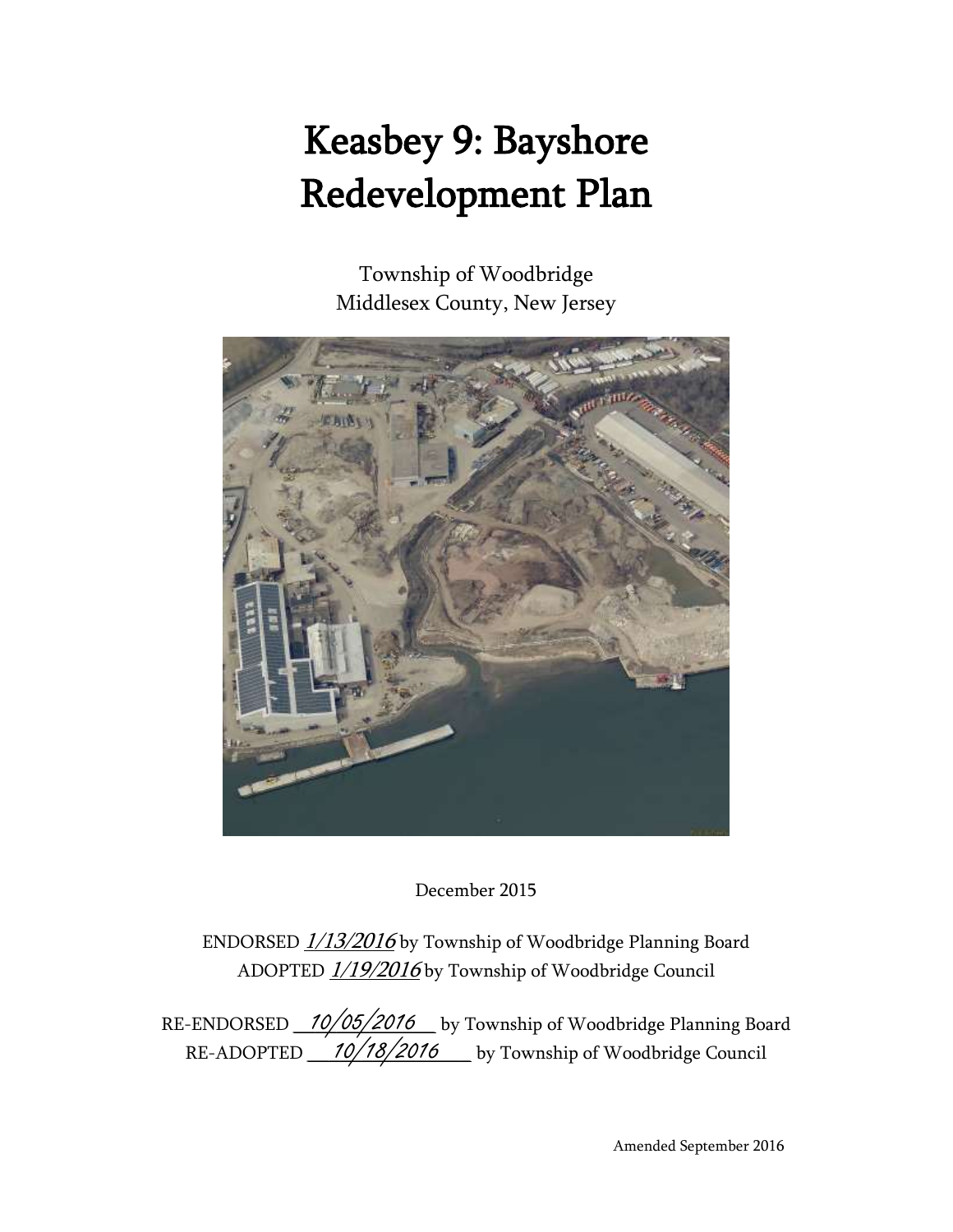# Keasbey 9: Bayshore Redevelopment Plan

Township of Woodbridge

Prepared by Woodbridge Township Department of Planning & Development

> Eric Griffith, A.I.C.P., P.P. License No. 33LI00622200

\_\_\_\_\_\_\_\_\_\_\_\_\_\_\_\_\_\_\_\_\_\_\_\_\_\_\_\_\_\_

Chris Kesici, A.I.C.P., P.P. License No. 33LI00618600

\_\_\_\_\_\_\_\_\_\_\_\_\_\_\_\_\_\_\_\_\_\_\_\_\_\_\_\_\_\_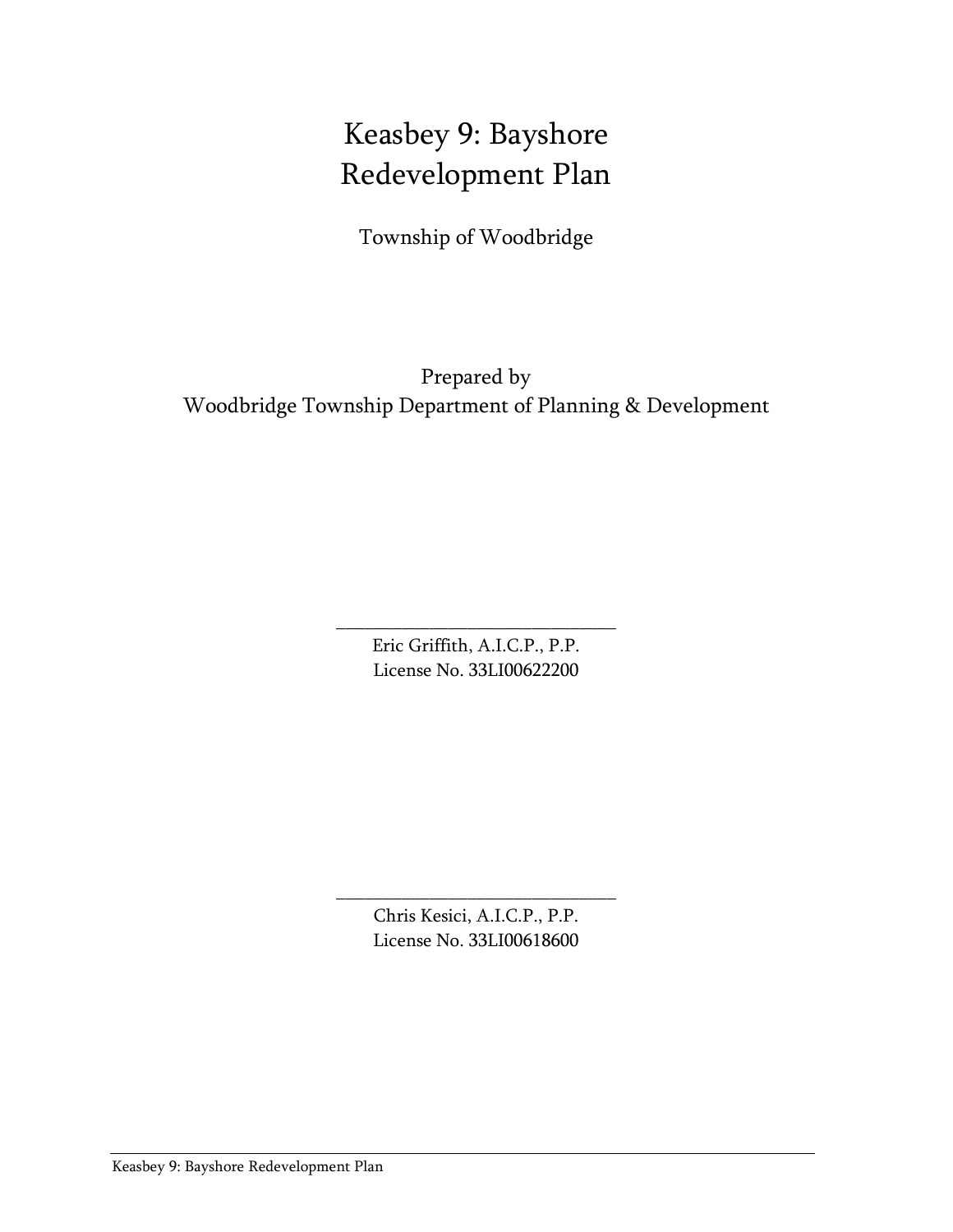Table of Contents

| KEASBEY 9: BAYSHORE REDEVELOPMENT AREA ZONING STANDARDS 9 |  |
|-----------------------------------------------------------|--|
|                                                           |  |
|                                                           |  |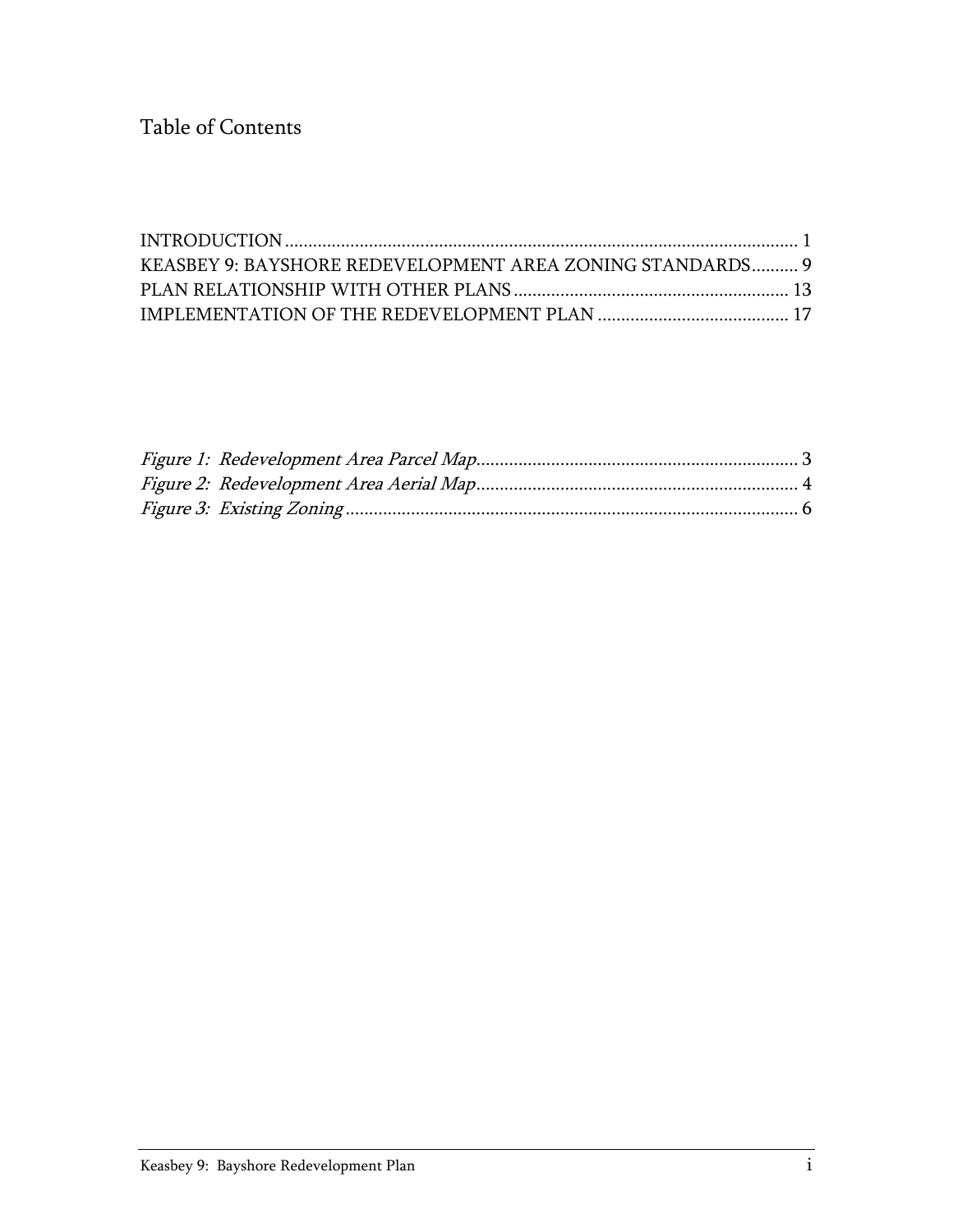# <span id="page-3-0"></span>INTRODUCTION

This Redevelopment Plan represents an opportunity to improve industrial space in the Keasbey section of Woodbridge Township. This plan will foster the transformation of properties into productive heavy industrial use with a focus on recycling and renewable energy. This Redevelopment Area should be a highly desirable location for a business to thrive.

The redevelopment of the Keasbey 9: Bayshore area presents unique challenges. In response to the physical and economic conditions at this site, the Township Council requested that the Planning Board evaluate certain properties as an "area in need of redevelopment" on January 8, 2013.

#### STATUTORY REQUIREMENTS

According to the Local Redevelopment and Housing Law (N.J.S.A. 40:A 12A-1, et. seq.) the Redevelopment Plan shall include an outline for the planning, development, redevelopment or rehabilitation of the project area sufficient to indicate:

- Its relationship to definitive local objectives as to appropriate land uses, density of population and improved traffic and public transportation, public utilities, recreational and community facilities and other public improvements;
- Proposed land uses and building requirements in the project area;
- Adequate provision for the temporary and permanent relocation as necessary of residents in the project area, including an estimate of the extent to which decent, safe, and sanitary dwelling units, affordable to displaced residents will be available in the existing local housing market;
- An identification of any property within the Redevelopment Area proposed to be acquired in accordance with the Redevelopment Plan;
- Any significant relationship of the Redevelopment Plan to:
	- A) The Master Plans of contiguous municipalities;
	- B) The Master Plan of the County in which the municipality is located; and;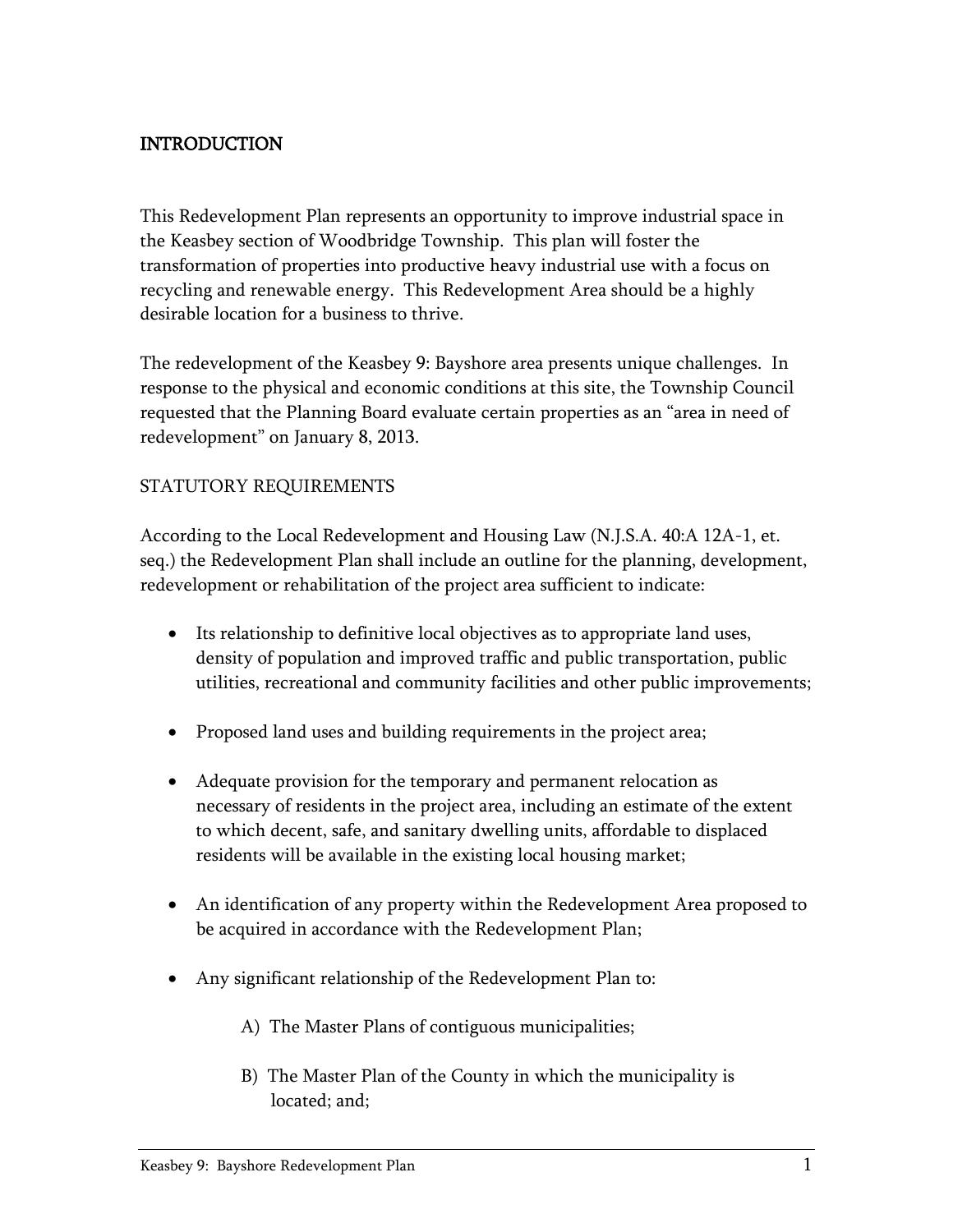C) The State Development and Redevelopment Plans adopted pursuant to the "State Planning Act."

#### PLANNING CONTEXT

The Township of Woodbridge is 24.2 square miles in size and located in northeastern Middlesex County. The Township of Woodbridge is bordered by Clark Township, the City of Rahway, the City of Linden, and Union County to the north; the Borough of Carteret, the Arthur Kill and the City of Perth Amboy to the east; the Raritan River to the south; and Edison Township to the west.

The Keasbey section of the Township is generally bound by the Woodbridge Township sections of Fords and Hopelawn to the north, the City of Perth Amboy to the east, the Township of Edison to the west, and the Raritan River to the south.

The Keasbey 9: Bayshore Area is located between Crows Mill Road, Bayview Avenue, and the northern shore of the Raritan River. The area contains seven (7) parcels with a total area of approximately 59.24 acres. The following properties comprise the redevelopment area: Block 41.03, Lots 1.012, 3.02, 4.01; Block 51, Lots 1, 2, 2.01, and 2.03.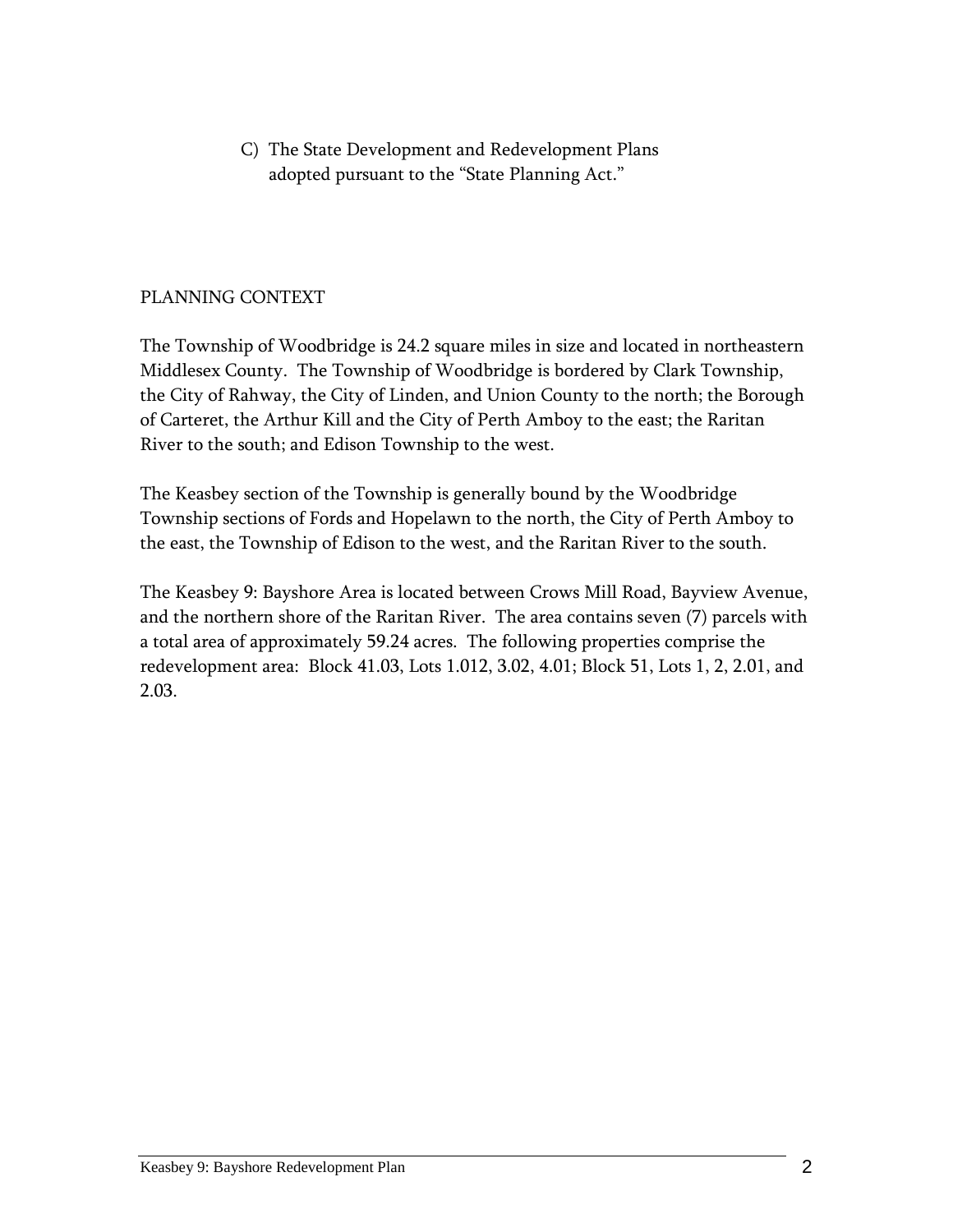<span id="page-5-0"></span>

*Figure 1: Redevelopment Area Parcel Map*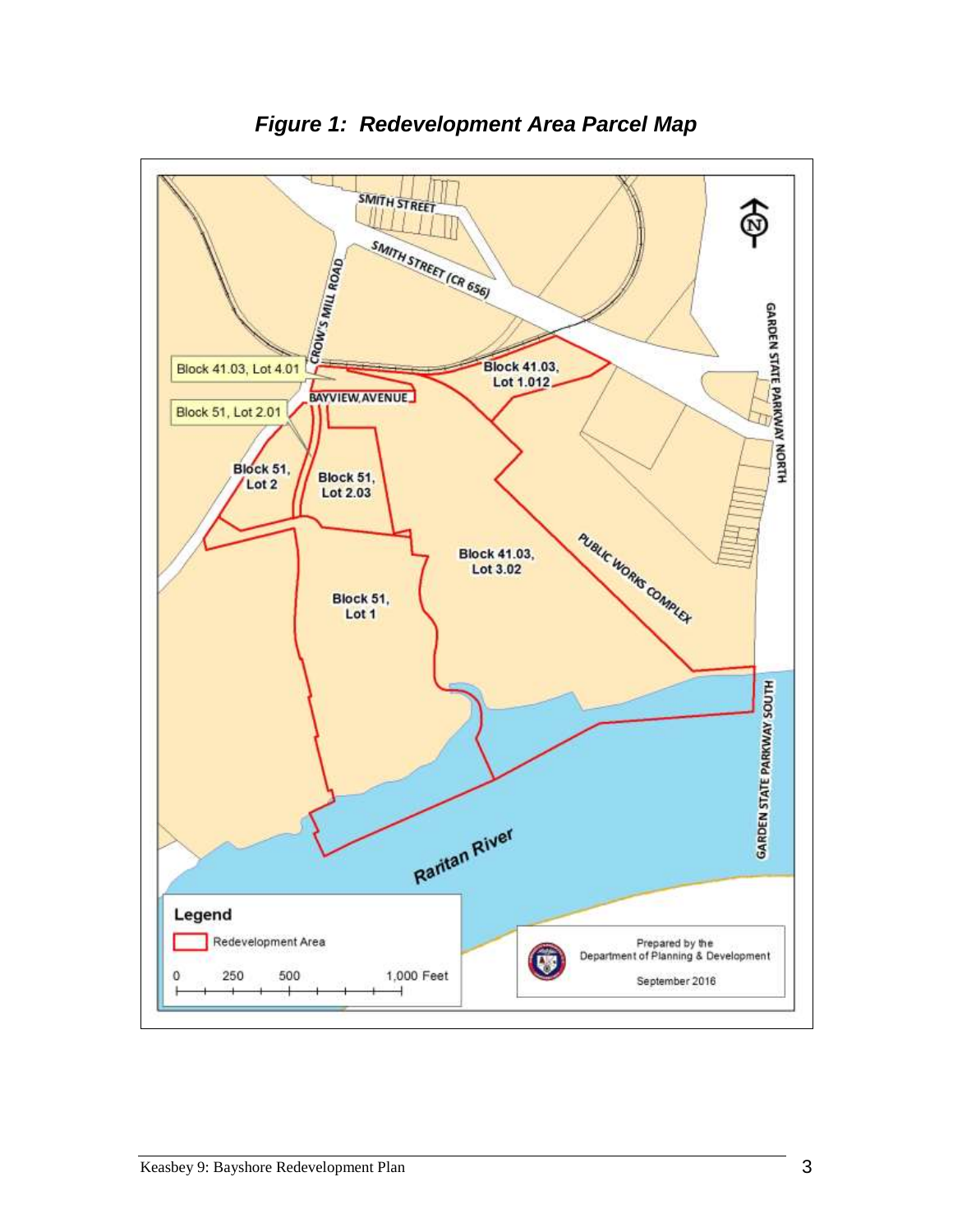<span id="page-6-0"></span>

*Figure 2: Redevelopment Area Aerial Map*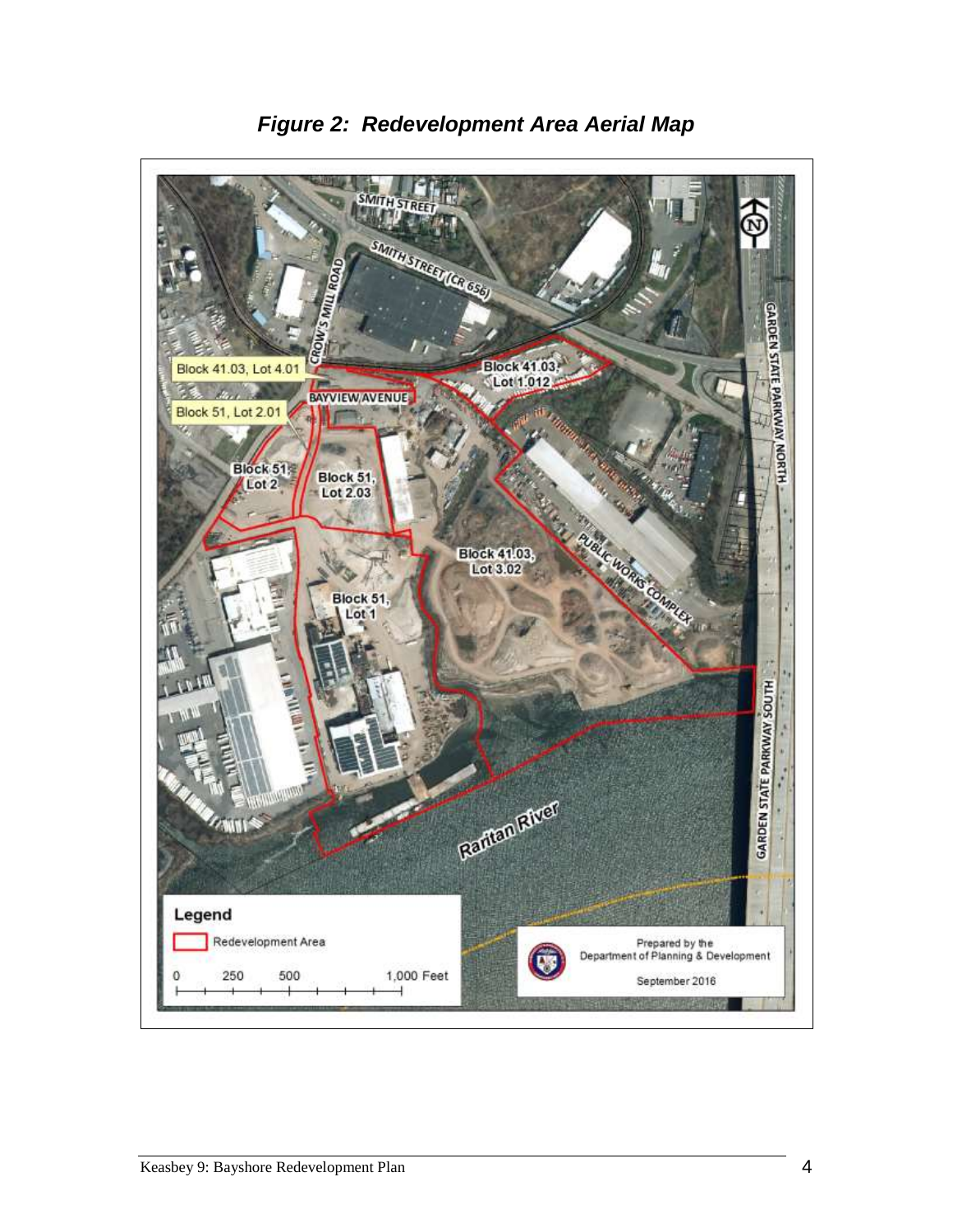#### HISTORY OF KEASBEY

The Keasbey section of Woodbridge Township was the location for industrial uses as far back as the 1800s. The soil in the area was conducive for brick mining and manufacturing. Rail lines were created to compliment the heavy industrial uses in Keasbey. This pattern of industrial development during this time reflected the use of rail to transport manufactured goods. The platting of industrial properties was created in order to facilitate and take advantage of the location of railroad siding and many properties either included railroad right-of-ways or were bounded by them.

In the early 20<sup>th</sup> century, the construction of a number of roads in the area began. These roads included Route 440, Route 287, Route 9, and Industrial Highway. The construction of these roads facilitated the use of motorized transport over rail. Subsequently, to a large extent, the uses of rail rights of way have been abandoned, while Keasbey has maintained industrial development. Rail remains active/operational at the Keasbey 9: Bayshore area parcels.

### MASTER PLANNING AND ZONING DESIGNATION HISTORY

The Township Master Plan recognizes that the current land use for this area is heavy industrial. The redevelopment area is in the Keasbey 2 Redevelopment Area (K2). The Master Plan proposes designation of this area as a redevelopment area.

#### PLAN GOALS

The overall goal of this Redevelopment Plan is to address the existing conditions that have negatively impacted the Area and comprehensively upgrade the area for redevelopment. The Township aims to reach the following goals:

- To encourage the conservation of resources and the recycling of materials;
- To promote the use of renewable energy;
- To stimulate economic investment in the Area;
- To promote the effective use of all the Redevelopment Area properties and to increase property tax base;
- To develop a safe and modern industrial site;
- To improve the physical appearance of the Area.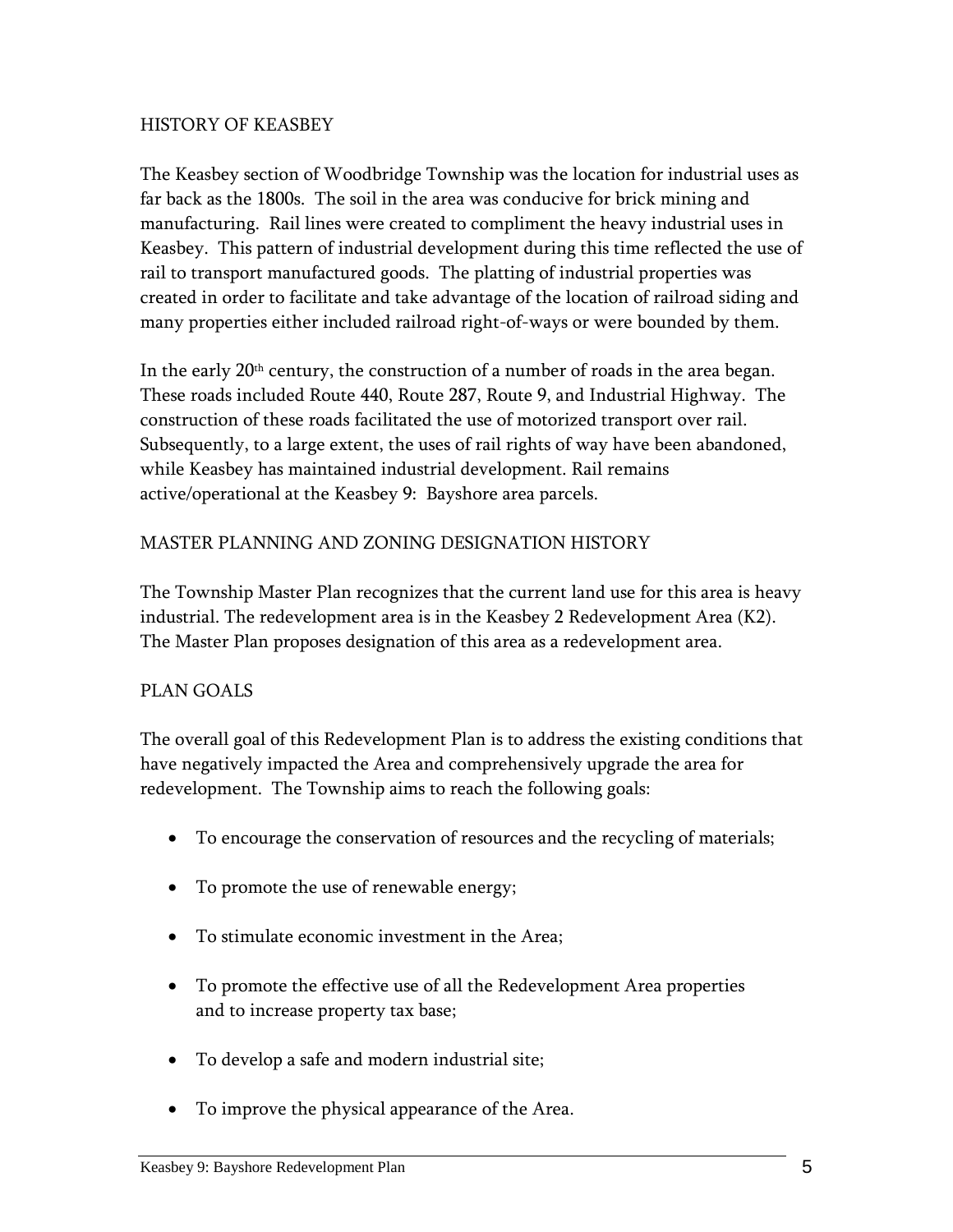<span id="page-8-0"></span>

*Figure 3: Existing Zoning*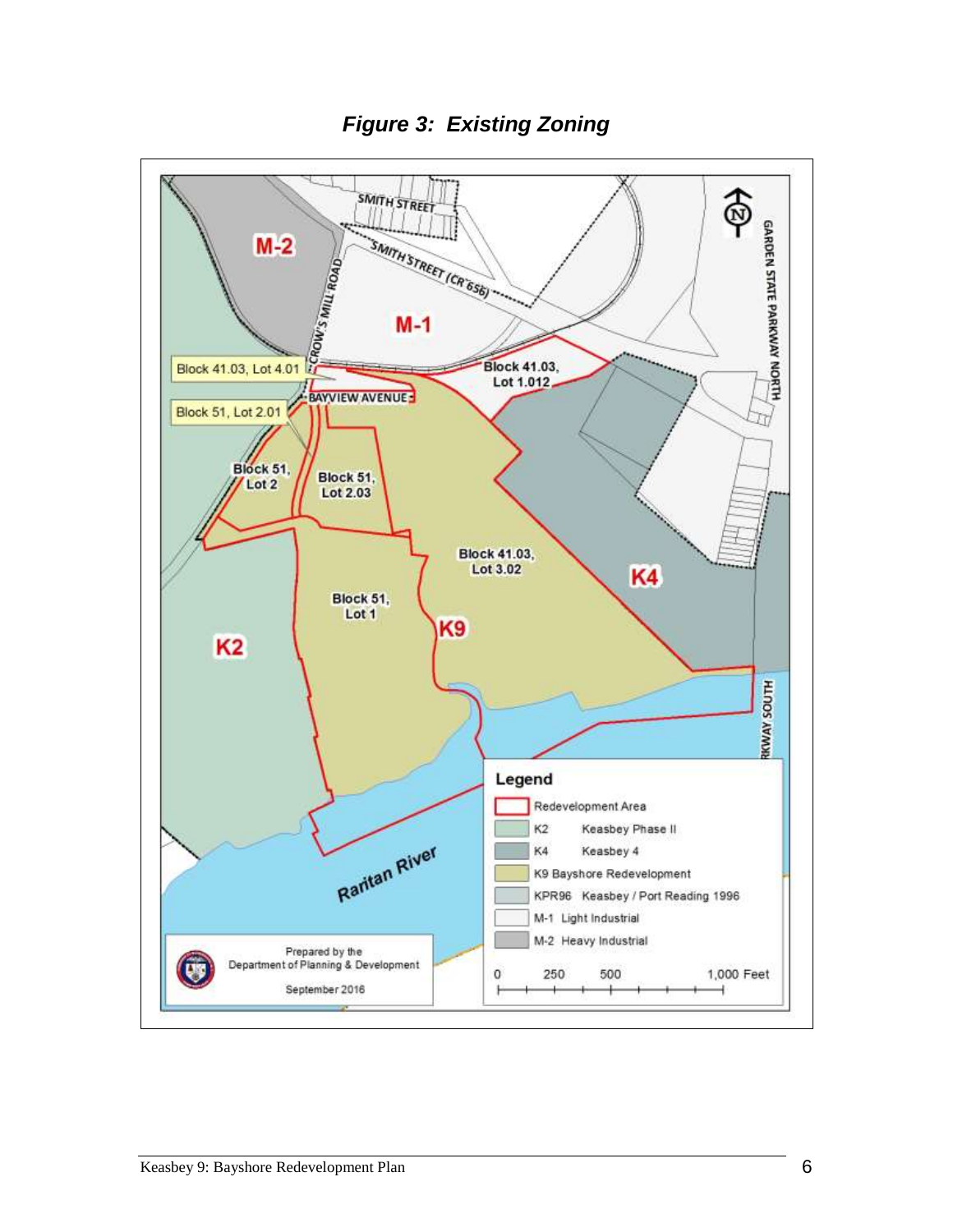# RELATIONSHIP OF PLAN TO THE TOWNSHIP LAND USE AND DEVELOPMENT ORDINANCE (APPLICATION & PROCESS)

The Redevelopment Area shall be redeveloped in accordance with the standards detailed in this Redevelopment Plan. This Plan supersedes the use and bulk provisions of the Township Land Use and Development Ordinance (Chapter 150) for the Redevelopment Area unless specifically referenced. Other Township regulations affecting developments that are in conflict are superseded by this Plan; however, existing engineering standards, performance standards and definitions shall apply.

In connection with site plan or subdivision applications, the Planning Board may grant deviations from the regulations contained within this Redevelopment Plan where by reason of exceptional narrowness, shallowness or shape of a specific piece of property or by reason of exceptional topographic conditions, pre-existing structures and physical features uniquely affecting a specific piece of property, the strict application of any area, yard, bulk or design objective or regulation adopted pursuant to this Redevelopment Plan would result in peculiar and exceptional practical difficulties to, or exceptional or undue hardship upon, the developer or redeveloper of such property. The Planning Board may also grant a deviation from the regulations contained within this Redevelopment Plan related to a specific piece of property where the purposes of this Redevelopment Plan would be advanced by such deviation from the strict application of the requirements of this Plan and the benefits of granting the deviation would outweigh any detriments.

The Planning Board may grant exceptions or waivers of design standards from the requirements for site plan or subdivision approval as may be reasonable and within the general purpose and intent of the provisions for site plan review and/or subdivision approval within the Plan, if the literal enforcement of one or more provisions of the Plan is impracticable or would exact undue hardship because of peculiar conditions pertaining to this site. No deviations may be granted under the terms of this section unless such deviations can be granted without resulting in substantial detriment to the public good and will not substantially impair the intent and purpose of the Redevelopment Plan.

No deviations may be granted which will result in permitting a use that is not a permitted use within this Redevelopment Plan. Any deviations from standards of this Plan that results in a "d" variance pursuant to N.J.S.A. 40:55D-70d shall be addressed as an amendment to the Plan rather than via variance relief through the Township's Zoning Board of Adjustment. An application requesting a deviation from the requirements of this Redevelopment Plan shall provide public notice of such application in accordance with the public notice requirement set forth in N.J.S.A.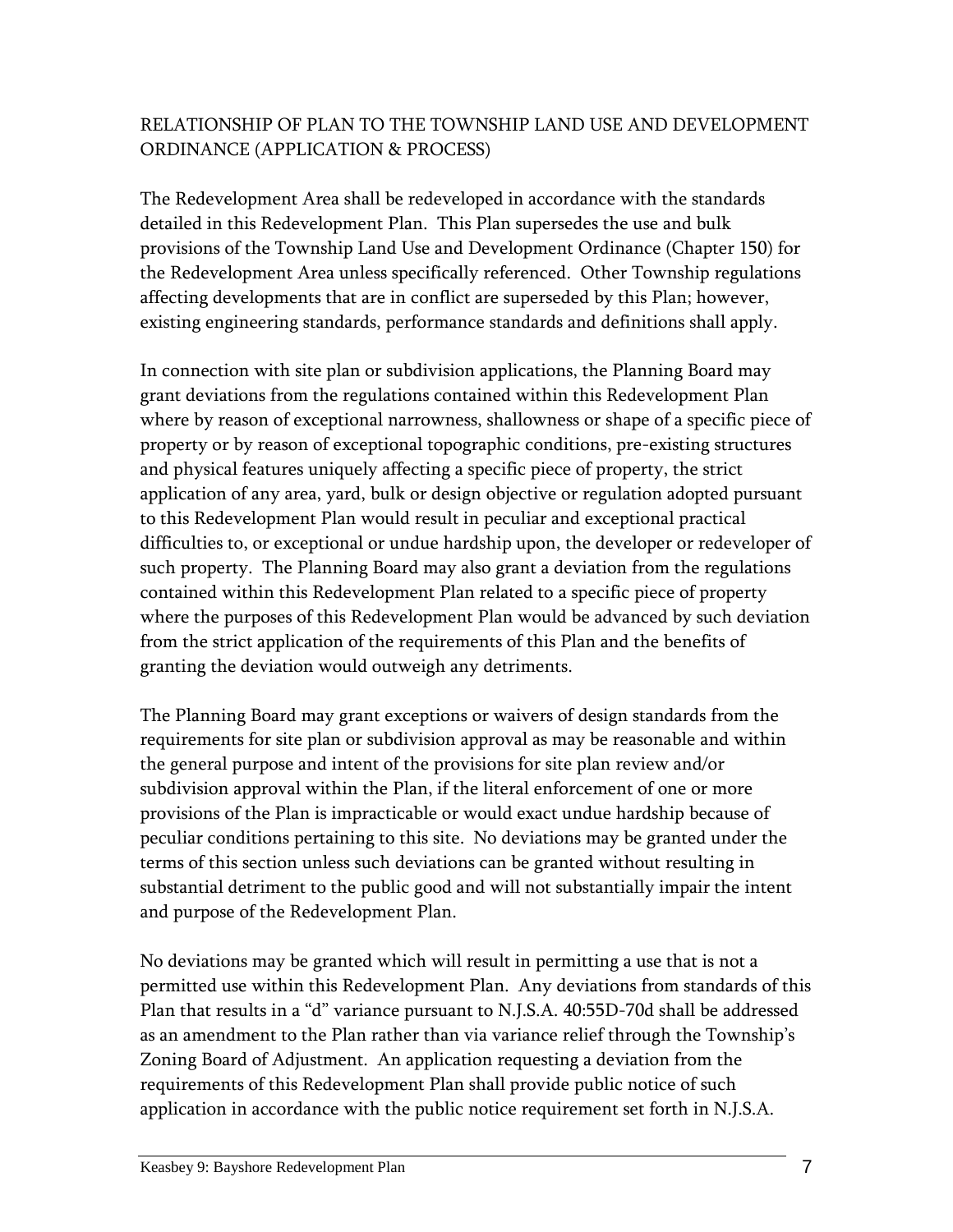40:55D- 12a.&b. All development must be approved by the Planning Board and shall be submitted through the normal site plan and subdivision procedures as identified as N.J.S.A. 40:55D, et seq.

Final adoption of this Redevelopment Plan by the Township Council shall be considered an amendment to the Township of Woodbridge Land Use and Development Ordinance and Zoning Map. Unless otherwise defined in the Plan, terms used in this Plan shall have the same meaning as defined in the Township's Land Use and Development Ordinance.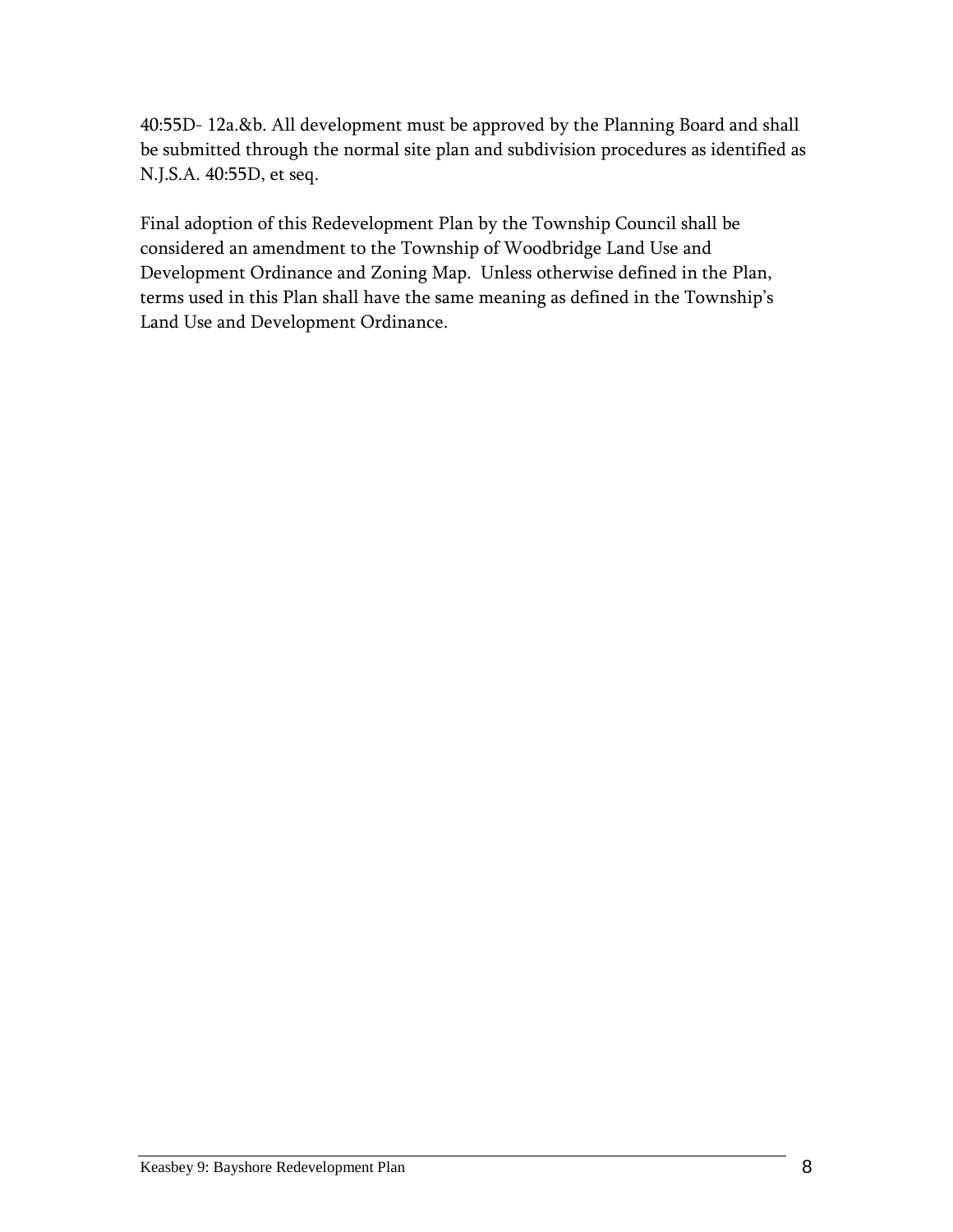# <span id="page-11-0"></span>KEASBEY 9: BAYSHORE REDEVELOPMENT AREA ZONING STANDARDS

It is the intent of this Plan to encourage the redevelopment of the Area by improving current infrastructure to existing businesses and protect environmentally-sensitive land, including Kinsey Creek.

The following standards contain information pertaining to the purpose of the district; the permitted and accessory uses; bulk standards; and other district-specific standards. The general design standards apply to all zones. The evaluation of any proposal submitted under the Redevelopment Plan shall be based upon sections of this Redevelopment Plan entitled Relationship of Plan to the Township Land Development Regulations including District and Design Standards.

Purpose: The purpose of this Redevelopment Zone is to enhance current industrial properties; encourage new development; and protect environmentally sensitive land, including Kinsey Creek.

#### Permitted Uses:

A building may be erected, altered or used and a lot or premises may be occupied and used for any of the following purposes:

- Manufacturing and assembly
- Fabrication and assembly of products
- Warehouses, wholesale sales, storage and distribution
- Storage of petroleum (virgin or used)
- Tank Farms
- Dock facilities, including the operation of an intermodal container facility
- General office and research buildings
- Renewable energy producing entities and their structures (e.g. solar panels, wind Turbines, hydroelectric, tidal energy)
- Green technology, including autoclaving through steam sterilization, and laboratory or utility buildings
- Blending, refining, mixing of product including petroleum, chemicals, etc.
- Recycling facilities, including recycling drop-off facilities
- Businesses collecting and processing curbside commodities for recycling (e.g. paper, aluminum, cardboard, plastic); non-hazardous petroleum contaminated soils; construction and demolition (C & D) debris, including deconstruction or dismantling of used building materials (e.g., scrap metals, doors, windows,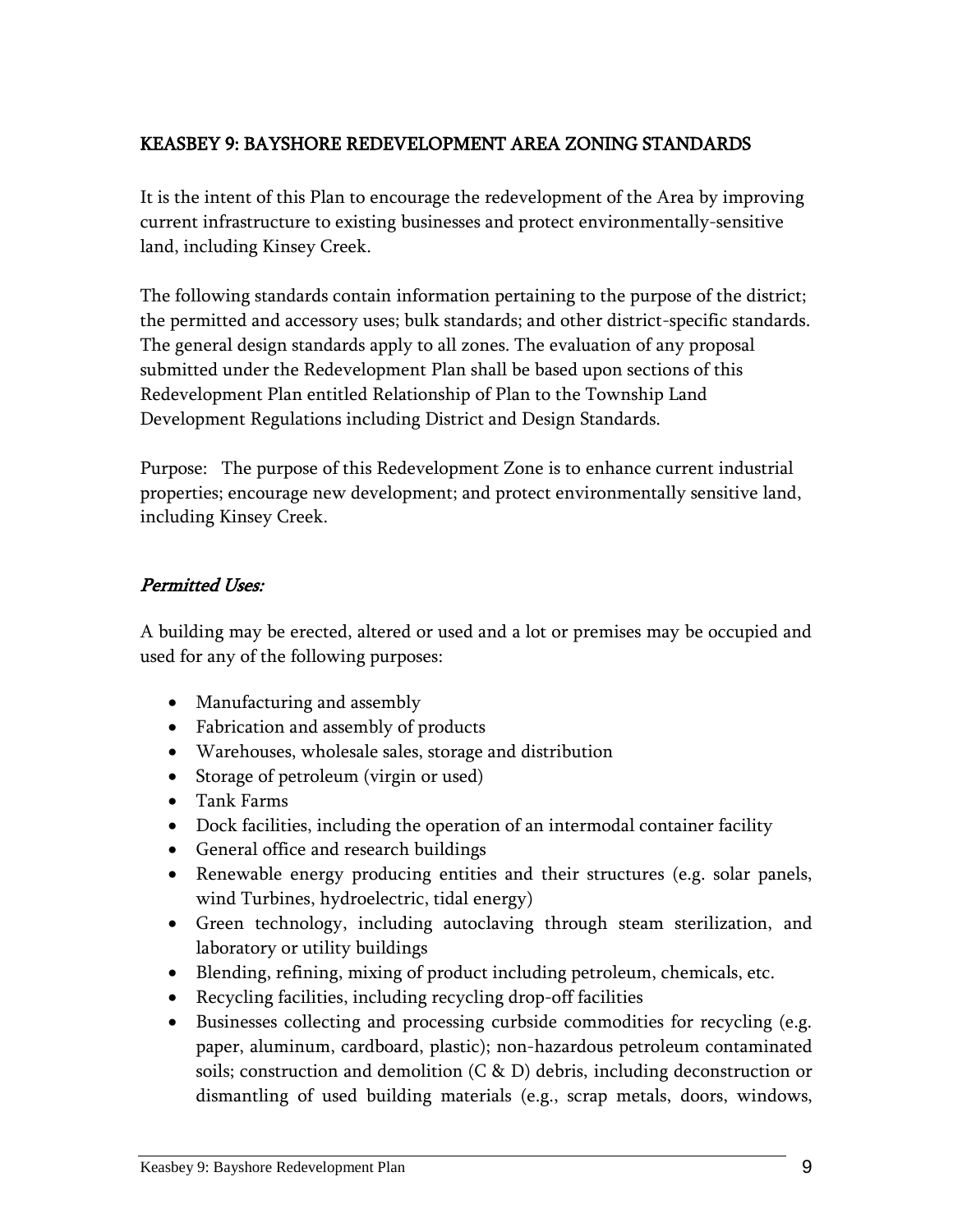plumbing fixtures, and ceramics), the recycling of bulk waste (e.g. furniture white goods, play equipment and other oversized items) and non-hazardous dry industrial wastes; the recycling of concrete, asphalt, roofing materials, bricks, block, and mixed demolition debris; the recycling of water treatment plant residual, carbon filtration media, municipal street sweepings and nonhazardous dredged material

- Collection and processing of used tires, organic materials, such as yard trimmings, food scraps, food-contaminated paper, wood, soils, and food waste
- Manufacture/recombining of brick, block, concrete, asphalt and all related similar products
- In addition to the above, any industry not inconsistent with the above that is totally similar in purpose, function, character and effort

#### Accessory Uses:

- Offices connected to the principal use; private garage space for the storage of vehicles operated exclusively as part of a permitted use; signs, fences and hedges, parking and other customary accessory uses and structures which are clearly incidental to the principal structure and use
- Infrastructure constructed in support of any of the permitted primary uses
- Customary onsite storage of equipment as accessory to the above permitted primary uses

# Bulk Standards:

Principal Building: The property subject to this plan is currently used to conduct various recycling and solid waste processing activities. The following standards pertain to the entire 55 acre property subject to redevelopment and will be applicable to existing lots and any future lots following subdivision.

- Minimum lot size: 2 acres of contiguous lot area
- Minimum lot width: 100 feet
- Minimum lot depth: 100 feet
- Minimum front yard setback (measured from the future street right-of-way): 50 feet
- Minimum rear yard setback: 20 feet
- Minimum side yard setback: 15 feet
- Minimum total side yard setback: 25 feet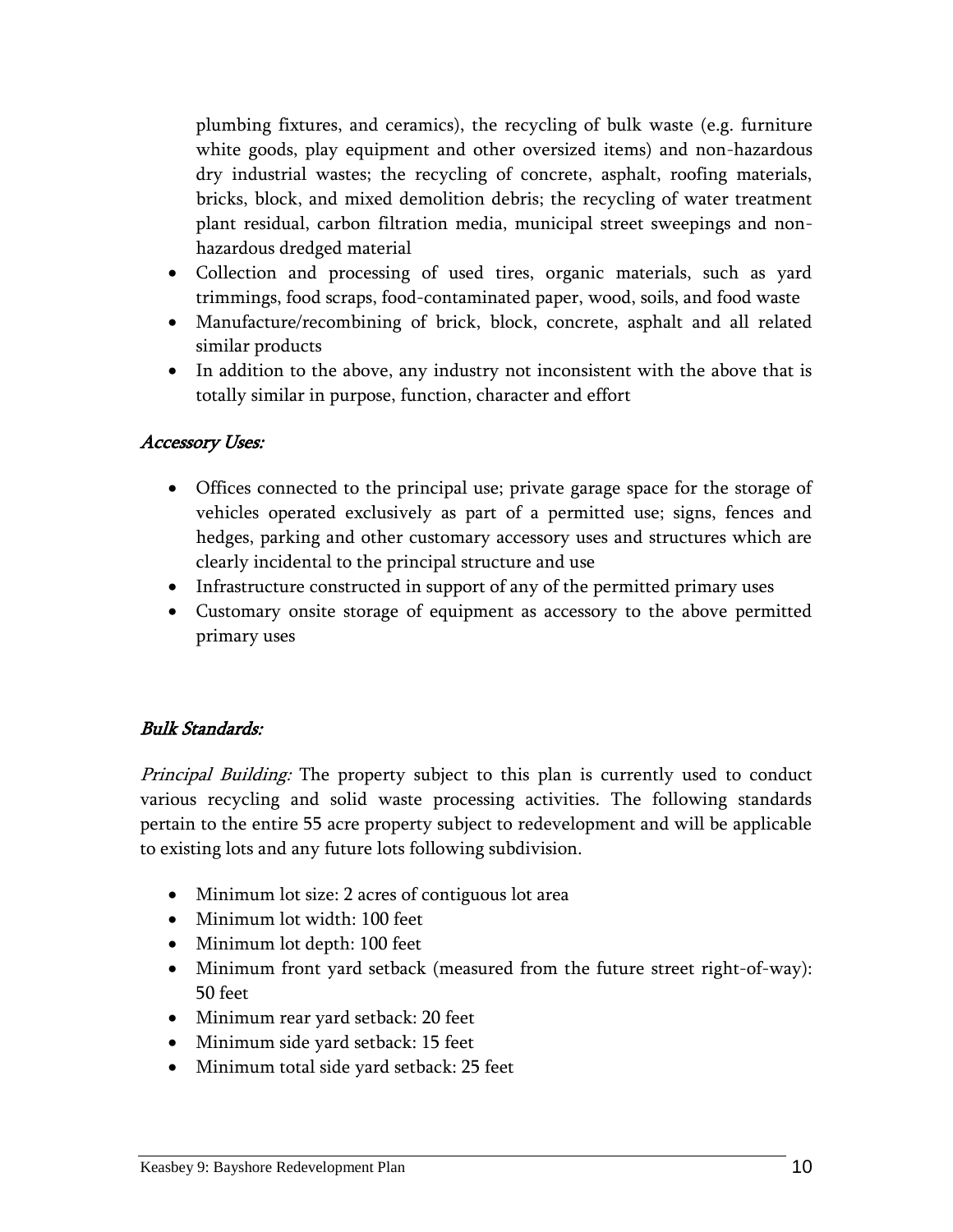- Side and rear yard setbacks may be reduced as follows: No side or rear yard shall be required when the boundary line is a railroad right of way. Where an industrial zone abuts a lot in a residential zone, a side yard of 100 feet shall be required
- All lots must have access to public rights of way, directly or from an internal road
- Maximum structure coverage: 70%
- Maximum impervious coverage: 90%
- Maximum building height: 80 feet
- Maximum height of water towers: 150 feet
- Maximum distance between buildings: More than one (1) principal building and lot shall provide a minimum open unoccupied area between buildings equal to the height of the adjoining building or buildings, but not less than fifteen (15) feet

# Accessory Buildings and Structures:

 Accessory buildings, infrastructure, and uses, shall meet all the setback requirements of a principal building

# Additional Standards:

# Off-street parking and loading is required subject to the following conditions:

- Manufacturing, research, industrial, warehouses, wholesale or laboratories one (1) parking space for each employee employed at one (1) time on maximum shift, plus ten percent 10% of the employee spaces for visitors, not to exceed (40)
- Offices, office buildings, office research buildings: one (1) parking space for each three hundred (300) square feet of net floor area (not including common areas)

Common parking areas which comply with the above conditions are permitted.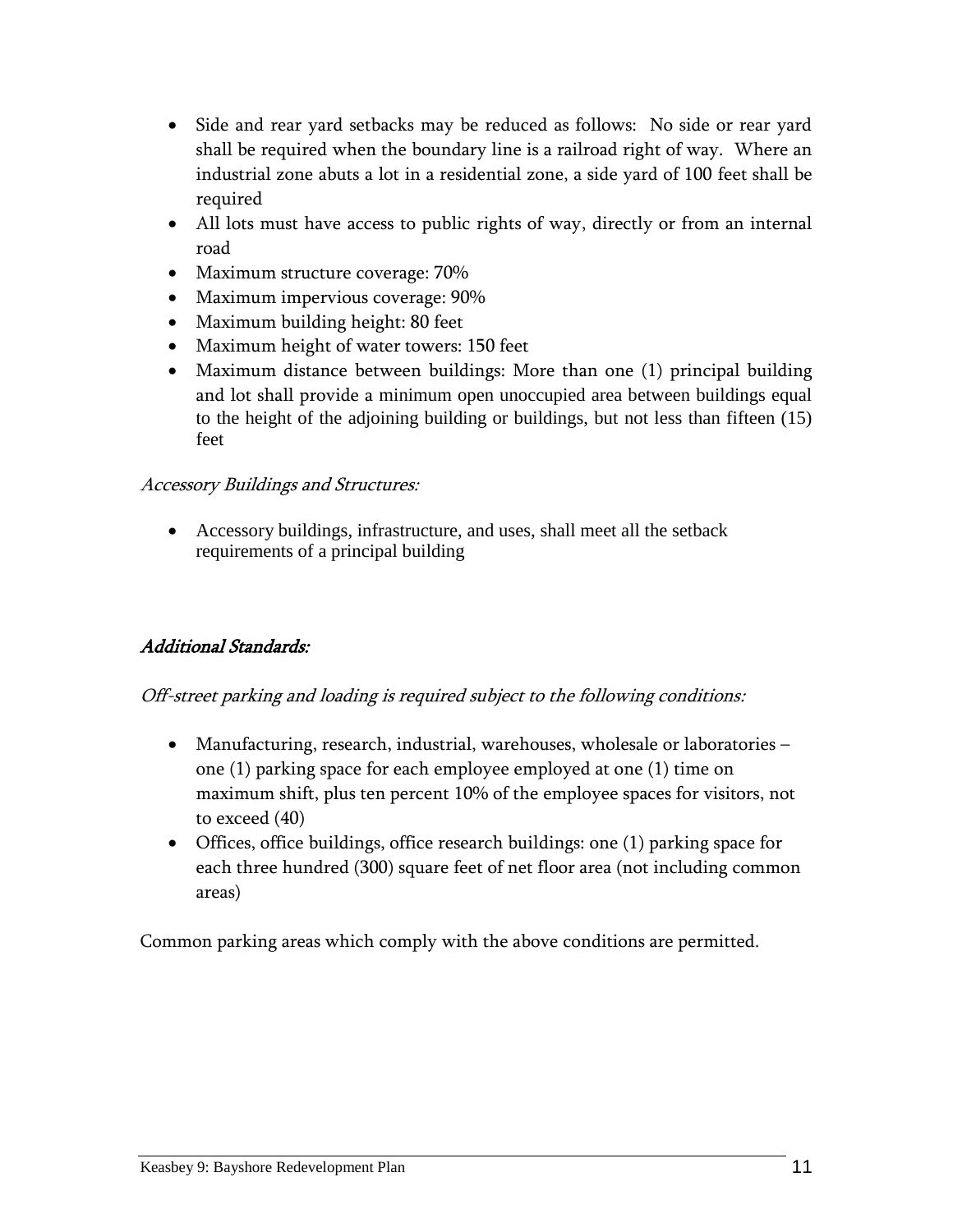# Loading and Unloading:

Loading and unloading shall be provided according to the following schedule:

| <b>GROSS FLOOR AREA</b> | <b>SPACES REQUIRED</b> |
|-------------------------|------------------------|
| 4,000 to 25,000         |                        |
| 25,001 to 50,000        | ר                      |
| 50,001 to 75,000        | 3                      |
| 75,001 to 100,000       |                        |
| Each Additional 50,000  | 1 Additional           |

### Screening:

 Loading facilities open to public view shall be screened from public view by a solid fence and evergreen shrubs not less than six (6) feet high

### Landscaping:

- Site considerations Natural site features, such as existing trees, streams, rock outcroppings etc, shall be preserved wherever possible. Whenever such natural features are absent or insufficient or have been destroyed during the development of the site, additional new plantings of a sufficient size as determined by the municipal agency shall be established to provide environmental protection to beautify the buildings and grounds and to provide privacy, shade and the screening out of objectionable features created on the site
- All street trees and on-site deciduous shade trees shall not be less than 2  $\frac{1}{2}$ inches in diameter, measured one (1) foot above the root crown
- Provide street trees along street frontages

# Outside Storage:

 Outside storage of recyclable material is permitted in accordance with the previous use of the property. It is envisioned that as the use of the site evolves efforts will be made to minimize and potentially eliminate outside storage to the extent it may be practical. For the purposes of this Plan, outside storage will be capped based on existing permits and approvals in place from the New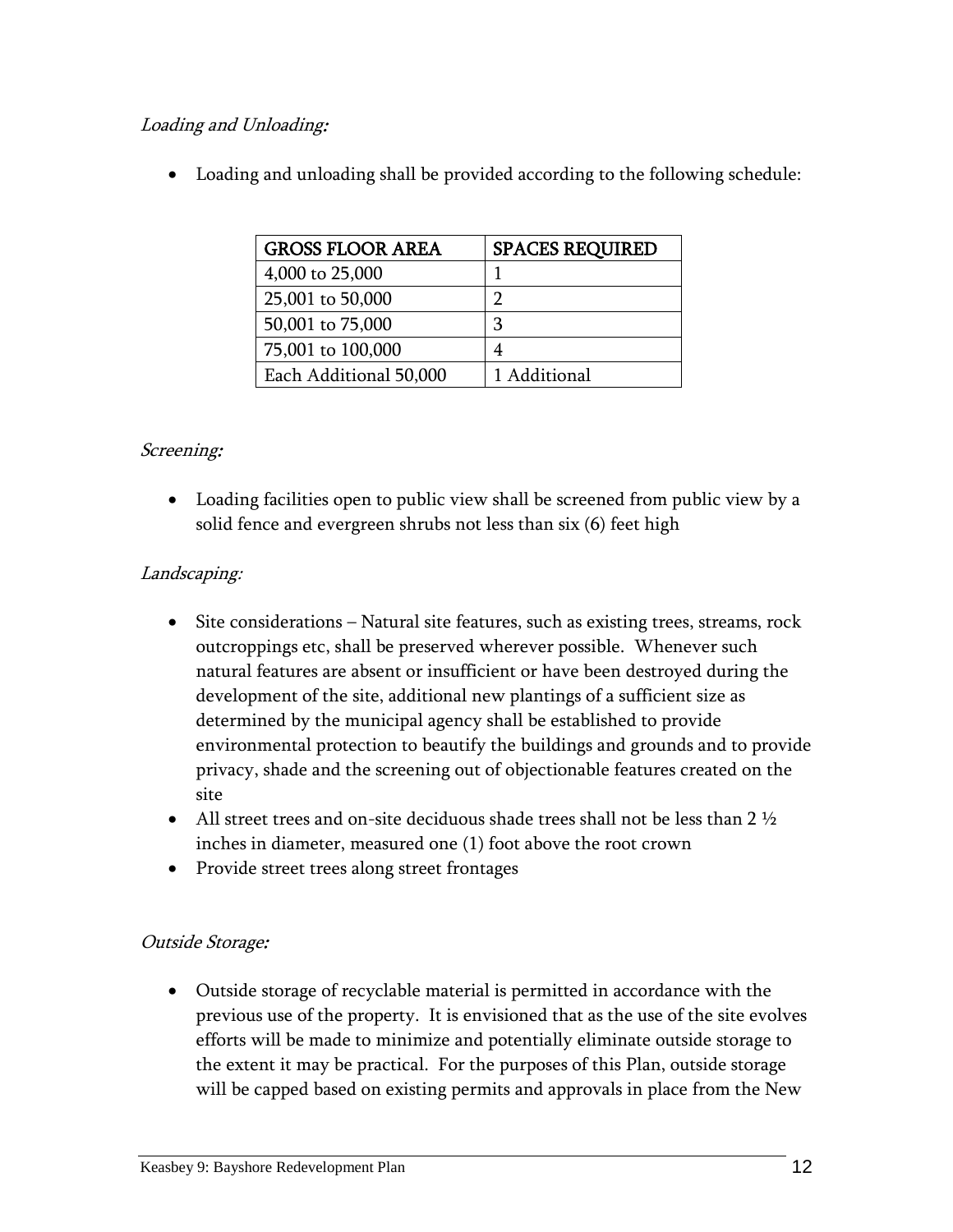Jersey Department of Environmental Protection (NJDEP). Any modification to existing storage provisions sought by the applicant will be submitted for review to the Township prior to County and State agencies for further review and action.

 All outside agency rules and regulations must be complied with, including but not limited to the New Jersey Department of Environmental Protection

# <span id="page-15-0"></span>PLAN RELATIONSHIP WITH OTHER PLANS

#### RELATIONSHIP TO THE TOWNSHIP MASTER PLAN

The Township of Woodbridge's last comprehensive Master Plan was prepared in February 2009. The Master Plan recommended this area be devoted to redevelopment.

The Master Plan adopted the following goals that are relevant to this Plan:

- To control industrial development by limiting industrial development to land suitable for industrial use, including sites with flat topography, good drainage and access to arterial and primary roadways;
- To control industrial development by permitting a range of industrial lot sizes and uses within industrial districts;
- To control industrial development by excluding residential uses from industrial areas.

#### MASTER PLANS OF ADJACENT MUNICIPALITIES

The Keasbey 9: Bayshore Redevelopment Area is located in the northeastern portion of Keasbey and close to the City of Perth Amboy. However, the redevelopment area does not abut the City of Perth Amboy and is not anticipated to have an adverse impact to the City of Perth Amboy.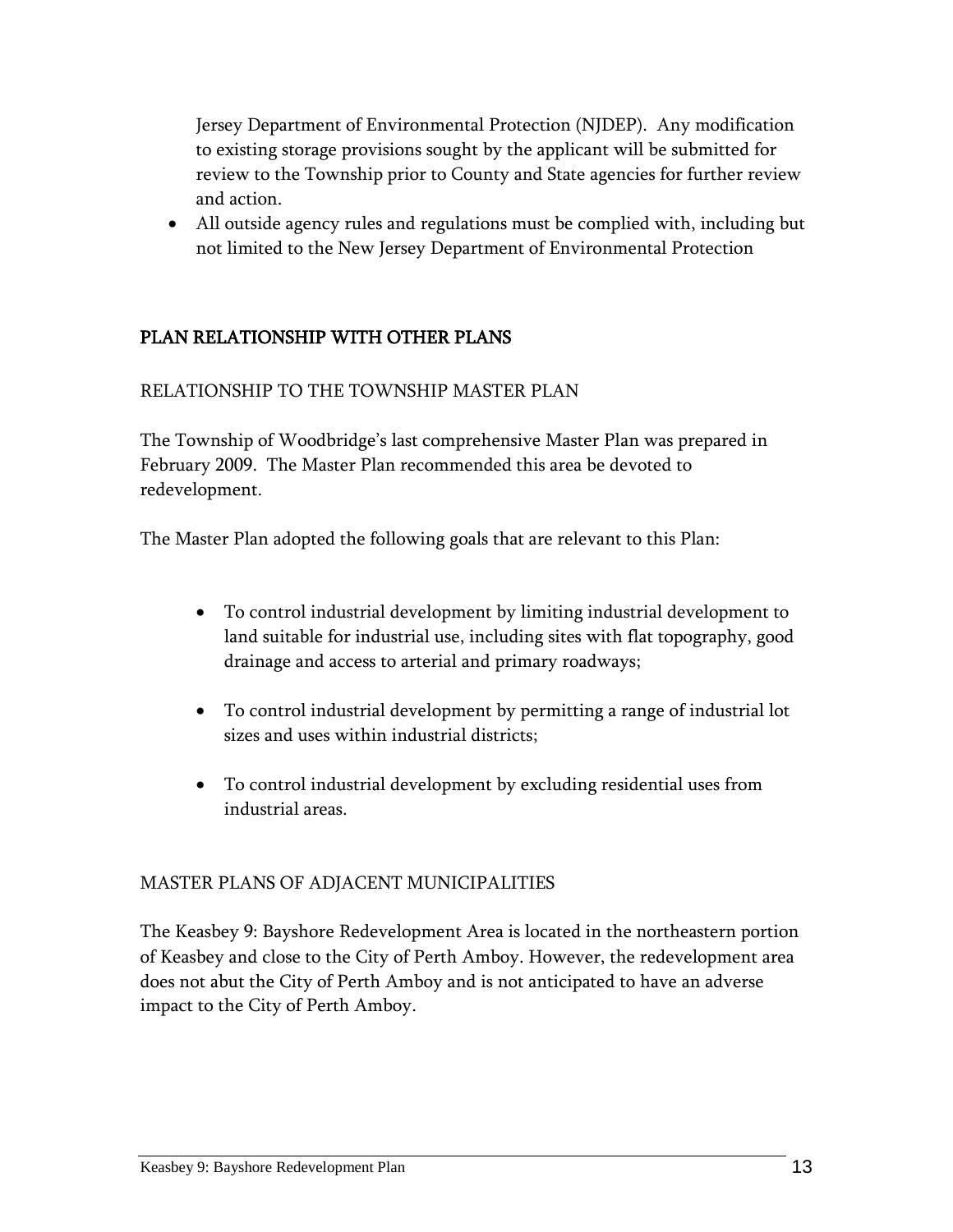#### MIDDLESEX COUNTY PLANS

#### Middlesex County Growth Management Strategy

Between 1990 and 1995, Middlesex County prepared phased Growth Management Strategy to address infrastructure need, regional design and growth management strategies. The County was subdivided into four regions. Woodbridge Township is located in the northeast region, as were all neighboring municipalities.

Phase I of the plan found that large levels of public & private investment were necessary to maintain infrastructure with the highest cost items being maintenance and improvement to sewers, parks and roads.

Phase II of the plan focused on managing actual growth pertaining to five specific case studies. None of the case studies focused on areas of Woodbridge.

Phase III of the study, three primary recommendations were made as part of the Metropark Case Study:

- Traffic congestion inhibits growth in the area. Access to Metropark is limited by the narrow rail underpasses and New Jersey Transit's parking expansion will place an even greater burden on local roads. Transportation management measures should be implemented intensively for this area;
- The NJ Transit parking deck project includes the construction of space for retail facilities to better serve commuter needs. Additional retail development to serve nearby office workers should be evaluated;
- Growth in this study area is limited by increasingly scarce buildable land and the need for increased sewage capacity in the Township. A stormwater management plan should be developed for the entire South Branch of the Rahway River drainage area in order to determine the most effective stormwater control measures.

This Redevelopment Plan is consistent with the recommendations discussed in the Middlesex County Growth Management Strategy and will serve to offer some of "the retail development" contemplated for neighboring office workers.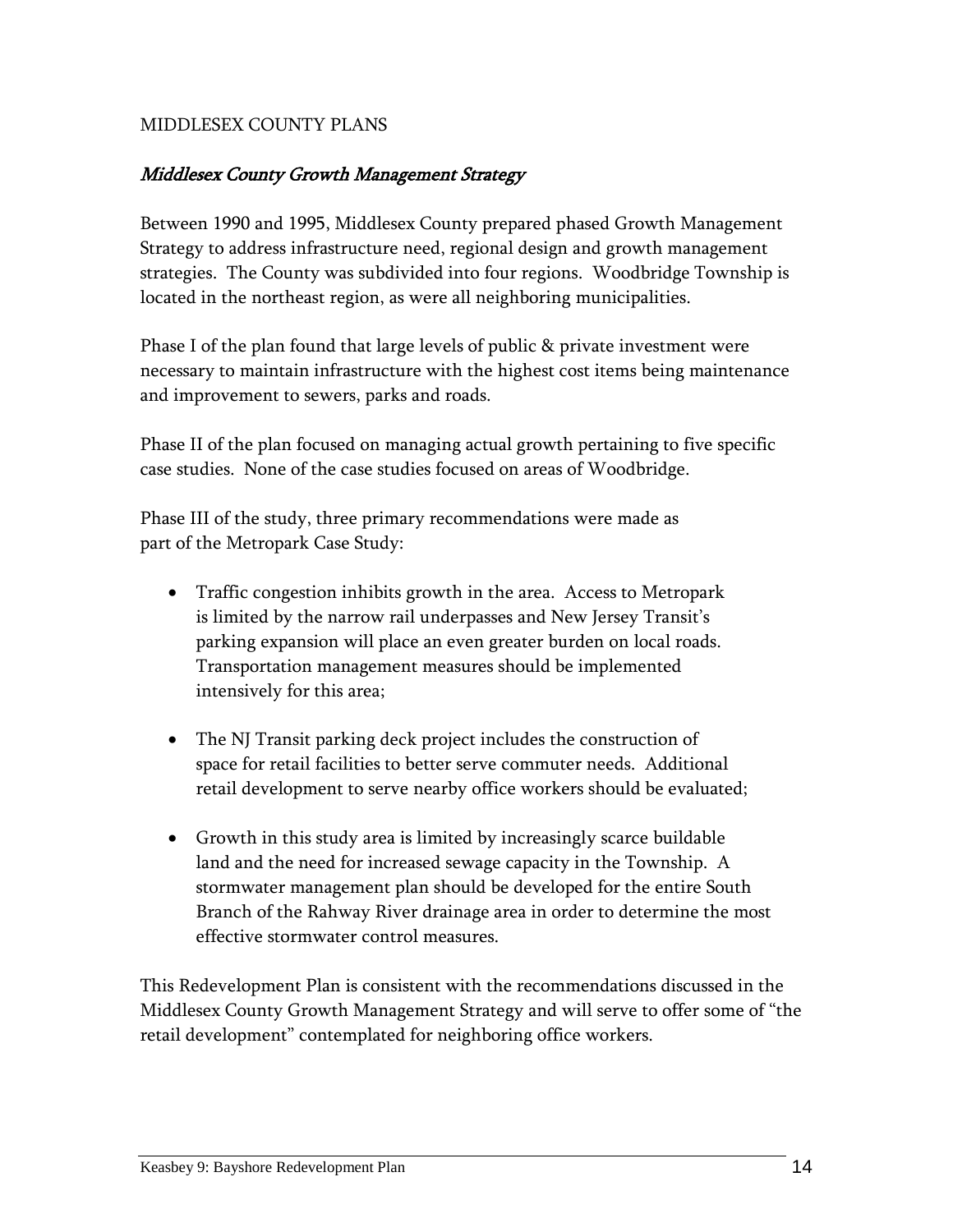### Consistency with Middlesex County Master Plan

The Keasbey 9: Bayshore Redevelopment Plan is generally consistent with the elements of the Middlesex County Master Plan, a document that addresses sprawl and sustainability in the region. The Keasbey 9 Redevelopment Plan relates directly to the goals, values and objectives of the Middlesex County Master Plan which aims to:

- Make fuller use of existing transportation lines and facilities. The County Plan anticipated that public transportation would achieve greater significance as a necessary alternative to the private automobile, with its attendant problems of pollution, energy availability, and congestion;
- Find a more feasible alternative to the present situation of "strip" commercial development found on major roads, and single-family homes on unnecessarily large lots;
- "Cluster" future growth around definable town centers and transportation facilities to include commercial and office employment as well as residential, with land use intensity decreasing as distance from the town center increases.

# New Jersey State Development & Redevelopment Plan

The Keasbey 9: Bayshore Redevelopment Plan is consistent and would effectuate the plans and policies of the New Jersey State Development and Redevelopment Plan (SDRP), adopted in 2001. The SDRP is a unique document that guides State-level development and redevelopment policy as well as local and regional planning efforts. This Plan is consistent with the following statewide goals in the SDRP.

- Revitalize the State's cities and towns;
- Promote beneficial economic growth, development and renewal for all residents of New Jersey;
- Protect the environment, prevent and clean up pollution;
- Provide adequate public facilities and services at a reasonable cost;
- Preserve and enhance areas with historic, cultural, scenic, open space, and recreational value;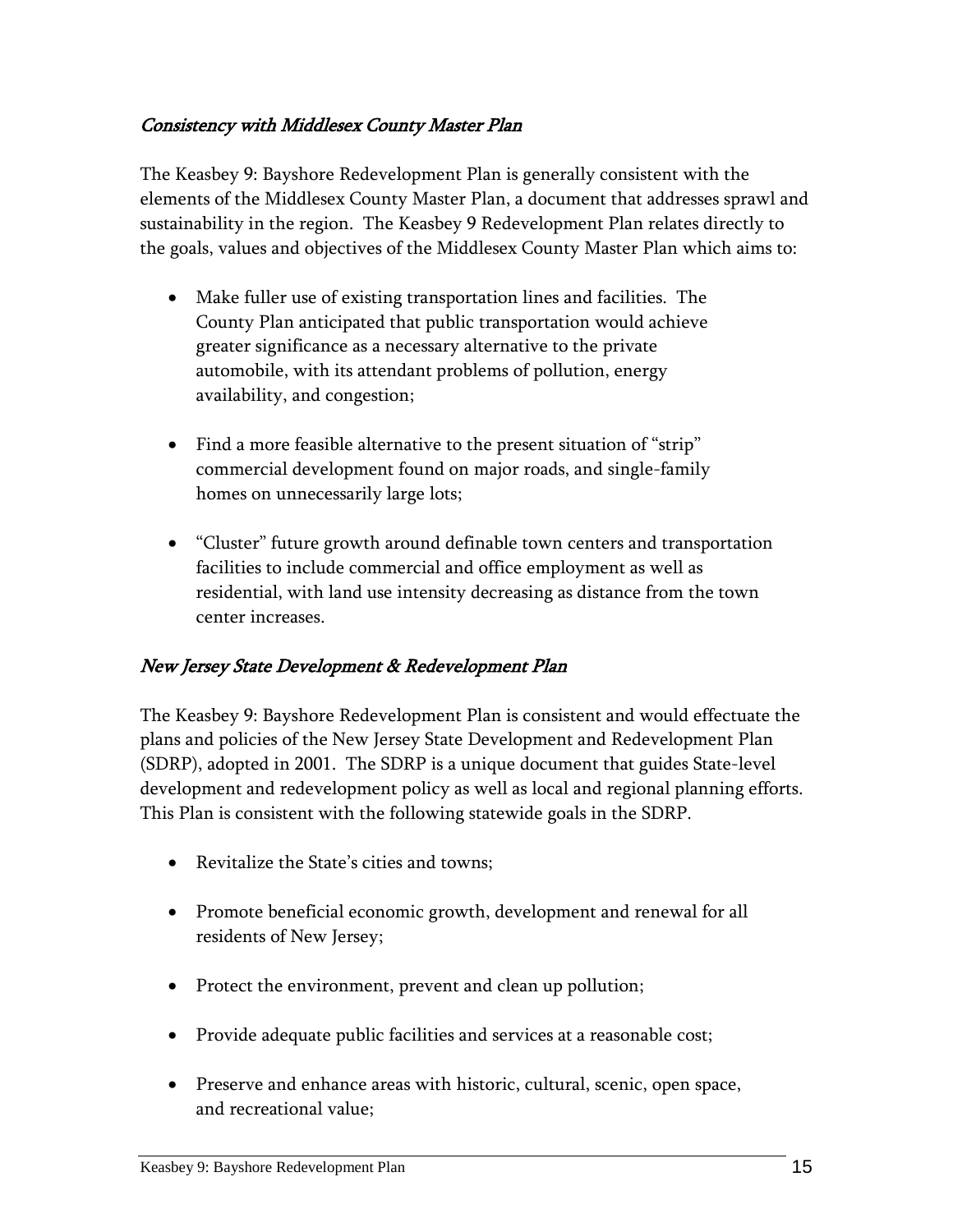Ensure sound and integrated planning and implementation statewide.

The SDRP also includes a State Plan Policy Map, which divides the state into regions, known as Planning Areas, and includes specific goals for each area. The Policy Map also identifies "Centers", locations into which development is to be directed, "Environs," areas to be protected from future growth. The Township of Woodbridge falls in the 'Metropolitan Planning Area' (PA1). The State Plan recognizes that all communities in this planning area are essentially fully developed; hence much of the change in land uses will occur as redevelopment.

The State Plan's planning objectives for the 'Metropolitan Planning Area' includes:

- Providing for much of the state's future redevelopment;
- Revitalizing cities and towns;
- Redesigning areas of sprawl;
- Protecting the character of existing stable communities.

This Plan will serve to meet each of these goals for the designated area.

The New Jersey Department of State has been preparing a new State Strategic Plan since 2012. The proposed plan has not been adopted by the State Planning Commission.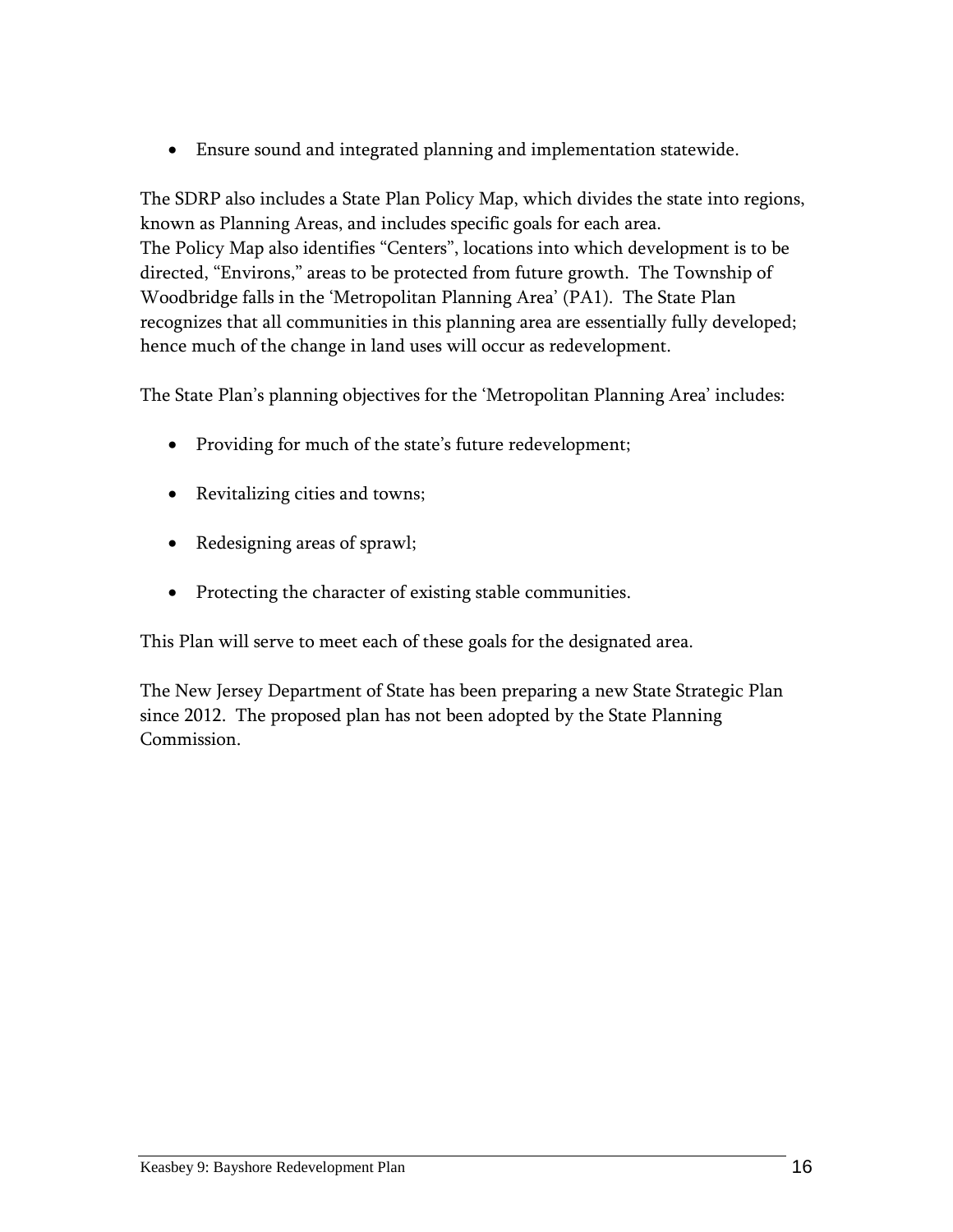# <span id="page-19-0"></span>IMPLEMENTATION OF THE REDEVELOPMENT PLAN

### Redevelopment Entity

The Woodbridge Township Redevelopment Agency will serve as the Redevelopment Entity.

#### Phasing

- Projects may be developed in phases at the Redeveloper's discretion
- The phasing may include phased start and completion dates among the various land use components, as well as internal phasing schedules within sections, subject to specific provisions in a Redevelopment Agreement

### Selection of a Designated Developer(s)

Potential redevelopers will be required to submit to the Redevelopment Agency for review and approval prior to the designation of a redeveloper(s) at a minimum:

- Financial responsibility and capability
- Estimated development cost
- Estimated time schedule
- Conceptual site plans including elevations
- Fiscal impact analysis

# Appointment of a Designated Developer

The Redevelopment Entity may select one or more redevelopers to participate in the implementation of the Redevelopment Plan.

As part of the process to be designated a redeveloper, the Redevelopment Entity will negotiate a formal Redevelopment Agreement.

Designation of a Redeveloper(s) by the Redevelopment Entity shall be subject to the execution of an appropriate Redevelopment Agreement.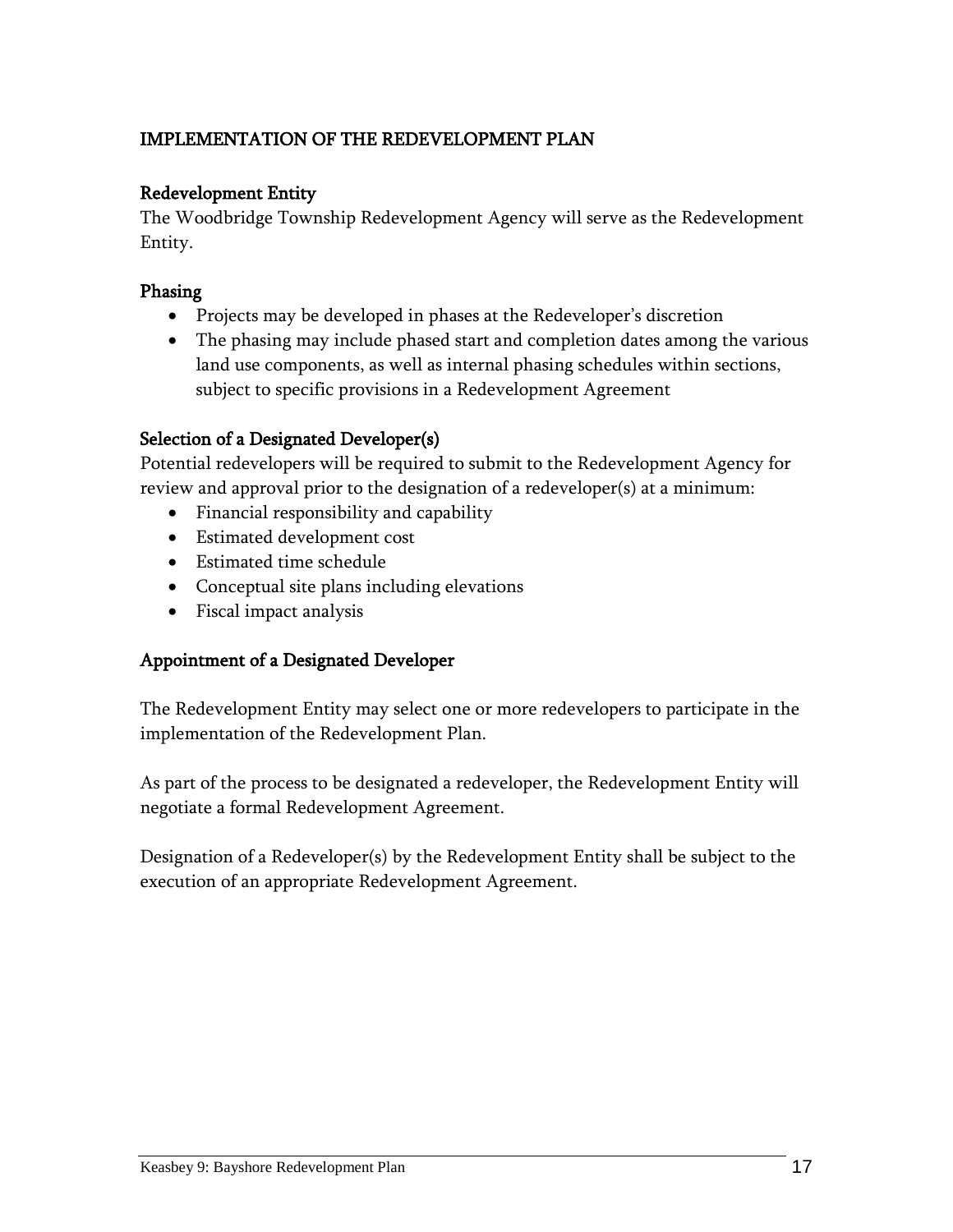### CONDITIONS IN REDEVELOPMENT AGREEMENT(S)

Each Redevelopment Agreement will be contingent upon the following conditions, restrictions, and/or requirements.

- 1. Each Redevelopment Agreement will incorporate the pertinent aspects of the selected redeveloper's proposal and will address financial considerations, planning, phasing, development and such other issues as deemed appropriate and/or as required according to state law in order to implement the Redevelopment Plan.
- 2. A designated redeveloper will be obligated to complete on-site improvements as approved, together with any specified off-site improvements, as may be required in accordance with the Redevelopment Plan and the Redevelopment Agreement.
- 3. Any necessary deed of conveyance shall include a restriction that the designated redeveloper and his successors or assigns shall devote land to the uses specified in the designated redeveloper's final plan and shall not devote such land to any other uses.
- 4. No designated redeveloper will be permitted to dispose of property until the issuance of the Certificate of Completion, unless the prior written consent of the Redevelopment Agency has been obtained.
- 5. No covenant, agreement, lease, conveyance, or other instrument shall be effective or executed by the Township of Woodbridge and the Redevelopment Entity or by the purchasers or lessees from them, or by any successors in interest of such purchasers or lessees, by which land in the Redevelopment Area is restricted as to sale, lease, or occupancy upon the basis of race, color, creed, religion, ancestry, national origin, sex, or marital status.
- 6. The Redeveloper(s) shall pay to the Redevelopment Entity an application fee for consideration of redeveloper as a designated redeveloper and will fund an escrow for the Agency's costs in implementing redevelopment.
- 7. The Redevelopment Entity and the Township of Woodbridge reserve the the right to terminate any Redevelopment Agreement with a designated redeveloper subject to the terms and conditions of the Redevelopment Agreement.